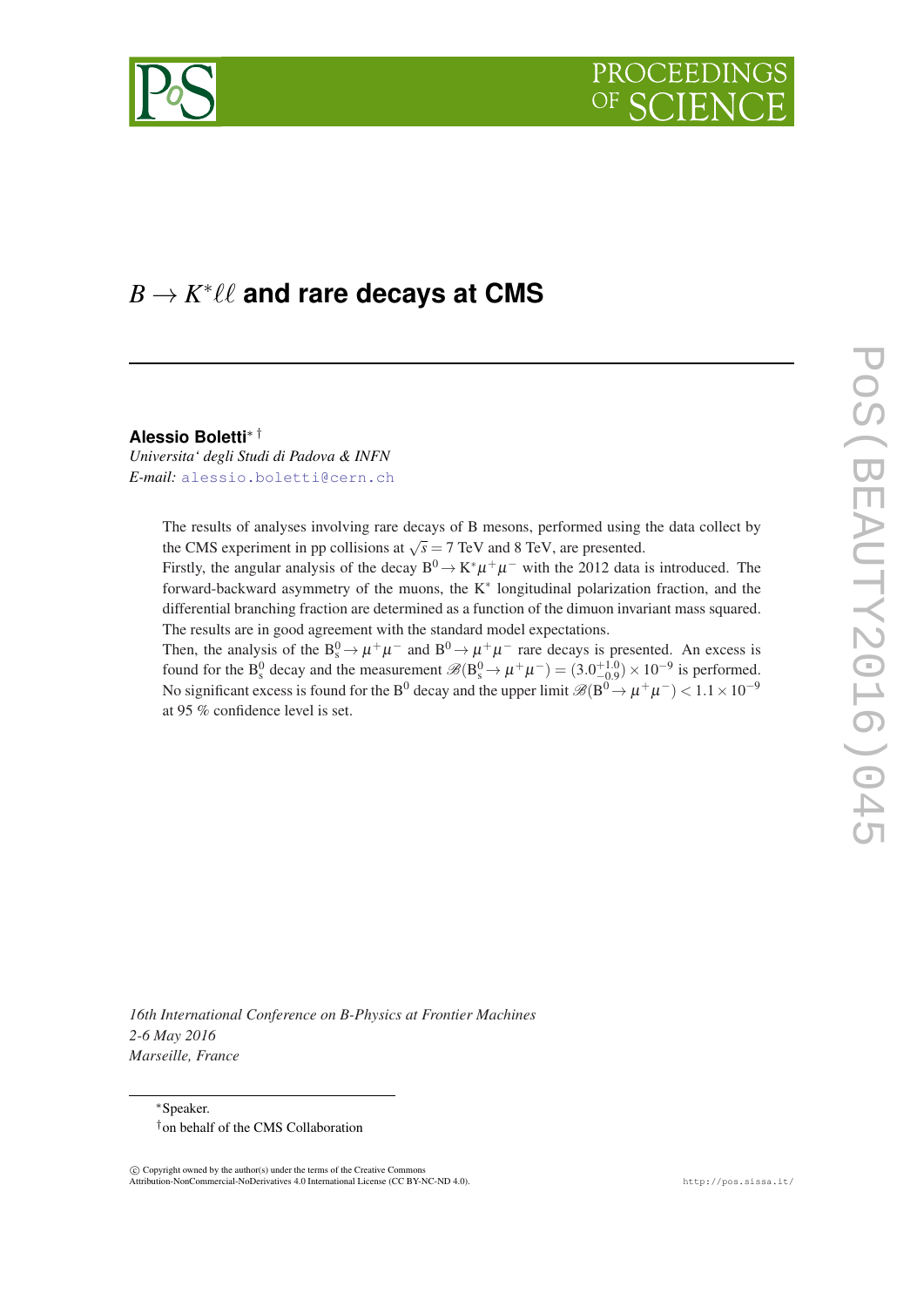## 1. Introduction

Rare decays are those processes that are highly suppressed according to the Standard Model (SM) predictions. These decays are an excellent laboratory to probe the SM, since possible contributions from new physics would have an amplitude comparable with the expected one and it would considerably modify the features of the process. The Compact Muon Solenoid (CMS) Collaboration gave a significant contribution to the study of two heavy flavour physics rare decays: the  $B_{d(s)}^0 \to \mu\mu$ decays [\[1\]](#page-5-0) and the  $B^0 \to K^*(892)^0 \mu\mu$  $B^0 \to K^*(892)^0 \mu\mu$  $B^0 \to K^*(892)^0 \mu\mu$  decay [2, [3](#page-5-0)].

# 2.  $B^0\to K^*(892)^0\mu^+\mu^-$  angular analysis

The flavour changing neutral current decay  $B^0\to K^*(892)^0\mu^+\mu^-$  is particularly fertile for new phenomena searches thanks to the modest theoretical uncertainties, due to the semileptonic final state. Furthermore, this decay is forbidden at tree level and the leading order diagrams that mediate this process are the box and penguin ones. This fact makes this decay channel very sensitive to virtual contributions of new particles.

In this three body decay, there are two angular parameters that have small theoretical uncertainties: the forward-backward asymmetry of the muons,  $A_{FB}$ , and the  $K^{*0}$  longitudinal polarization fraction, *FL*. These parameters, along with the differential branching fraction d*B*/d*q* 2 , can be determined as a function of the dimuon invariant mass squared,  $q^2$ , and compared with SM expectations.

The CMS collaboration performed two analyses [\[2,](#page-5-0) [3](#page-5-0)] to study this decay, using data collected from proton-proton collisions at the Large Hadron Collider (LHC) with the CMS experiment in 2011 and 2012 at a center-of-mass energy of 7TeV and 8TeV, respectively. A combination of these two results is also performed. Only the analysis performed on the 2012 dataset, corresponding to an integrated luminosity of  $20.5 \pm 0.5$  fb<sup>-1</sup>, is presented here.

#### 2.1 Angular parametrization

The considered final state contains two opposite charged muons and a kaon and a pion as the decay products of the *K* ∗0 . The three angular variables that completely describe the decay are: the angle between the kaon momentum and the direction opposite to the  $B^0$  in the  $K^{*0}$  rest frame,  $\theta_K$ , the angle between the positive (negative) muon momentum and the direction opposite to the  $B^0$  $(\bar{B}^0)$  in the dimuon rest frame,  $\theta_l$ , and the angle between the plane containing the two muons and the plane containing the kaon and the pion,  $\phi$ .

Contribution from spinless  $K\pi$  combination is present, although the  $K\pi$  invariant mass is imposed to be consistent with the  $K^{*0}$  one. The fraction of S-wave contribution is parametrized as *F<sup>S</sup>* and the interference contribution between S-wave and P-wave is *AS*.

Since the  $A_{FB}$  and  $F_L$  parameters do not depend on  $\phi$  and the efficiency is reasonably constant in this variable, it is integrated out in order to reduce the number of free angular observables.

# 2.2 Control samples and background events

The range of  $q^2$  considered goes from  $1 \text{ GeV}^2$  to  $19 \text{ GeV}^2$  and it is divided in nine bins of different width. The fifth and the seventh bins correspond to the mass resonances of  $J/\psi$  and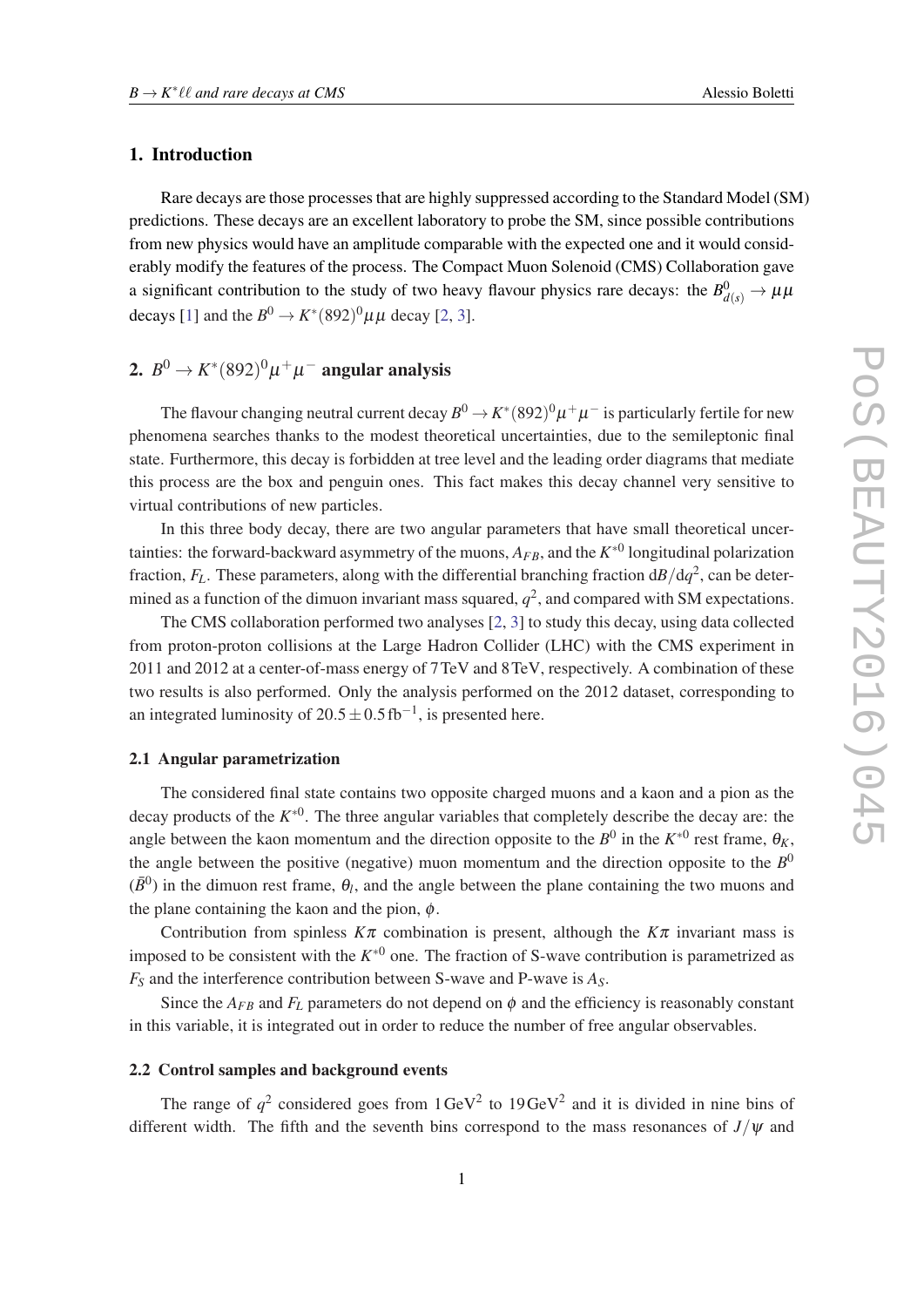$\Psi'$ . The former ranges from 8.68 GeV<sup>2</sup>  $< q<sup>2</sup> < 10.09$  GeV<sup>2</sup> and it is used as normalization channel to compute the branching fraction measurement. The latter resonance bin covers the range  $12.86 \text{ GeV}^2 < q^2 < 14.18 \text{ GeV}^2$  and it is used as control channel.

After the selection cuts and the  $K^{*0}$  mass requirement, a further cut is applied to reduce the feed-through from the resonant channel caused by photons radiated from the muons. The background in the final sample is then mostly due to combinatorics. The small contribution from the remaining resonant-channel background is taken into account as a systematic uncertainty.

#### 2.3 Fit algorithm

In order to extract the values of the angular parameters and the signal and background yield, a simultaneous unbinned maximum likelihood fit to the  $B^0$  recontructed mass, to the cos  $\theta_K$  and to the cos  $\theta_l$  distributions is performed for each  $q^2$  bin.

The *p*.*d*. *f*. used to fit the data is

$$
PDF(m, \theta_K, \theta_l) = \Upsilon_S^C \Big[ S^C(m) S^a(\theta_K, \theta_l) \varepsilon^C(\theta_K, \theta_l) + \frac{f^M}{1 - f^M} S^M(m) S^a(-\theta_K, -\theta_l) \varepsilon^M(\theta_K, \theta_l) \Big] + \Upsilon_B B(m) B^{\theta_K}(\theta_K) B^{\theta_l}(\theta_K)
$$

where the first contribution corresponds to the correctly-tagged signal events, the second one to the wrongly-tagged signal events, where the pion track and the kaon track are misidentified, and the third contribution correspond to background events.

The parameters  $\Upsilon_S^C$  and  $\Upsilon_B$  are the yields of correctly tagged signal events and background events, respectively. The parameter *f <sup>M</sup>* is the fraction of mistagged signal events. The signal mass shapes,  $S^{C}(m)$  and  $S^{M}(m)$ , are each the sum of two Gaussian functions and describe the mass distribution for correctly tagged and mistagged signal events, respectively. The function  $S^a(\theta_K, \theta_l)$ describes the signal in the two-dimensional space of the angular observables. The combination  $\Upsilon_B B(m) B^{\theta_K}(\theta_K) B^{\theta_l}(\theta_l)$  is obtained from  $B^0$  sideband data and describes the background in the space of  $(m, \theta_K, \theta_l)$ , where the mass distribution is an exponential function and the angular distributions are polynomials ranging from second to fourth degree, depending on the  $q<sup>2</sup>$  bin and the angular variable. The functions  $\varepsilon^C(\theta_K, \theta_l)$  and  $\varepsilon^M(\theta_K, \theta_l)$  are the efficiencies in the 2D space of the angular observables for correctly tagged and mistagged signal events, respectively.

# 2.4 Results

The fit results are plotted in figure [1](#page-3-0) and compared with the SM expectations [[4](#page-5-0), [5\]](#page-5-0). Controlled theoretical predictions are not available near the resonance regions.

# 3. Measurement of the  $B^0_s \rightarrow \mu \mu$  branching fraction and search for the  $B^0 \rightarrow \mu \mu$ decay

The  $B_s^0 \to \mu^+\mu^-$  and  $B^0 \to \mu^+\mu^-$  are FCNC decays, suppressed by many factors according to the SM predictions. In the SM, the very small predicted branching fraction are  $\mathscr{B}(B_s^0 \to \mu^+ \mu^-)$  $(3.66 \pm 0.23) \times 10^{-9}$  and  $\mathscr{B}(B^0 \to \mu^+ \mu^-) = (1.06 \pm 0.09) \times 10^{-10}$  [\[7,](#page-5-0) [8\]](#page-5-0).

The CMS collaboration performed the analysis of these decays using the data sample collected in *pp* collsion at  $\sqrt{s} = 7$  GeV and  $\sqrt{s} = 8$  GeV, for integrated luminosities of 5 fb<sup>-1</sup> and 20 fb<sup>-1</sup>. respectively.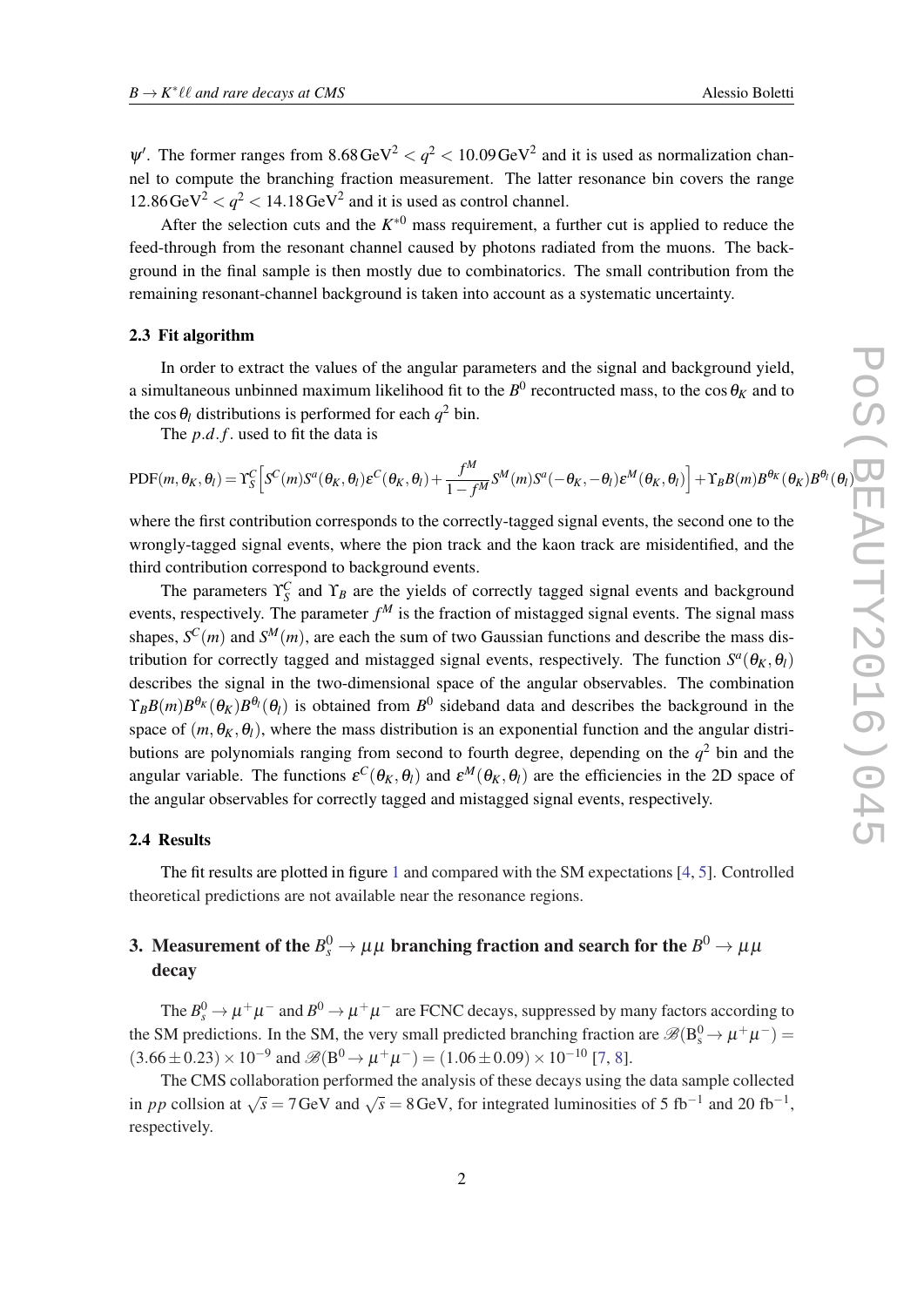<span id="page-3-0"></span>

**Figure 1:** On top plots, the results of the measurement of  $F_L$  (left),  $A_{FB}$  (centre) and d $B/{\rm d}q^2$  (right) versus  $q^2$ . The statistical uncertainty is shown by inner error bars, while the outer error bars give the total uncertainty. The vertical shaded regions correspond to the  $J/\psi$  and  $\psi'$  resonances. The other shaded regions show the SM prediction as a continuous distribution and after rate-averaging across the  $q^2$  bins (<SM>) to allow direct comparison to the data points. In bottom plots the combination of the results with 2011 and 2012 datasets and the comparison with the most recent LHCb measurement [[6\]](#page-5-0).

#### 3.1 Analysis strategy

Until the selection criteria are complitely established, the data in the signal region  $5.20 <$  $m_{\mu\mu}$  < 5.45 GeV are kept blind, in order to avoid possible biases.

The main background in this analysis is due to combinatorial semileptonic decays of two B hadrons in the event. The contribution of these events are estimated in data by the analysis of dimuon mass sidebands, and extrapolated into the signal region. Another source of background contamination are the  $B \to h\mu\nu$ ,  $B \to h\mu\mu$ , and  $\Lambda_b \to h\mu\nu$  semileptonic decays, where the hadron is mis-identified as a muon. Finally, also the rare peacking hadronic decays  $B \to hh$ , where both the hadrons are mis-identified, are a source of background. The contribution of the last two sources are estimated from Monte Carlo (MC) simulations.

Two samples of B meson decays are used in the analysis. In order to reduce the uncertainties from the  $b\bar{b}$  production cross section and the luminosity, the  $B^+ \to J/\psi K^+$  decay is used as normalization channel and its well known branching fraction [\[9\]](#page-5-0) is used. Furthermore, a sample of  $B_s^0 \rightarrow J/\psi \phi$  is used as control channel to evaluate differences in fragmentation between  $B^+$  and  $B_s^0$ and to validate the  $B_s^0$  production in the MC simulations.

The events selection at trigger level requires two muons candidates in the muon detector, with compatible hits in the silicon tracker and an invariant mass compatible with the  $B_s^0$  mass. Events are selected offline requiring two well-reconstructed muons consistent with the pair that triggered the event. A further selection with thigher requirements is applied, in order to reduce the background contamination. Cuts are applied on the direction of the dimuon system with respect to the primary vertex of the events, on the flight length significance, and on the distance of closest approach of the two muons. Furthermore, a multivariate identification criterion is applied to enhance the identification of muon against mis-identified charged hadrons like pions, kaons and protons. Several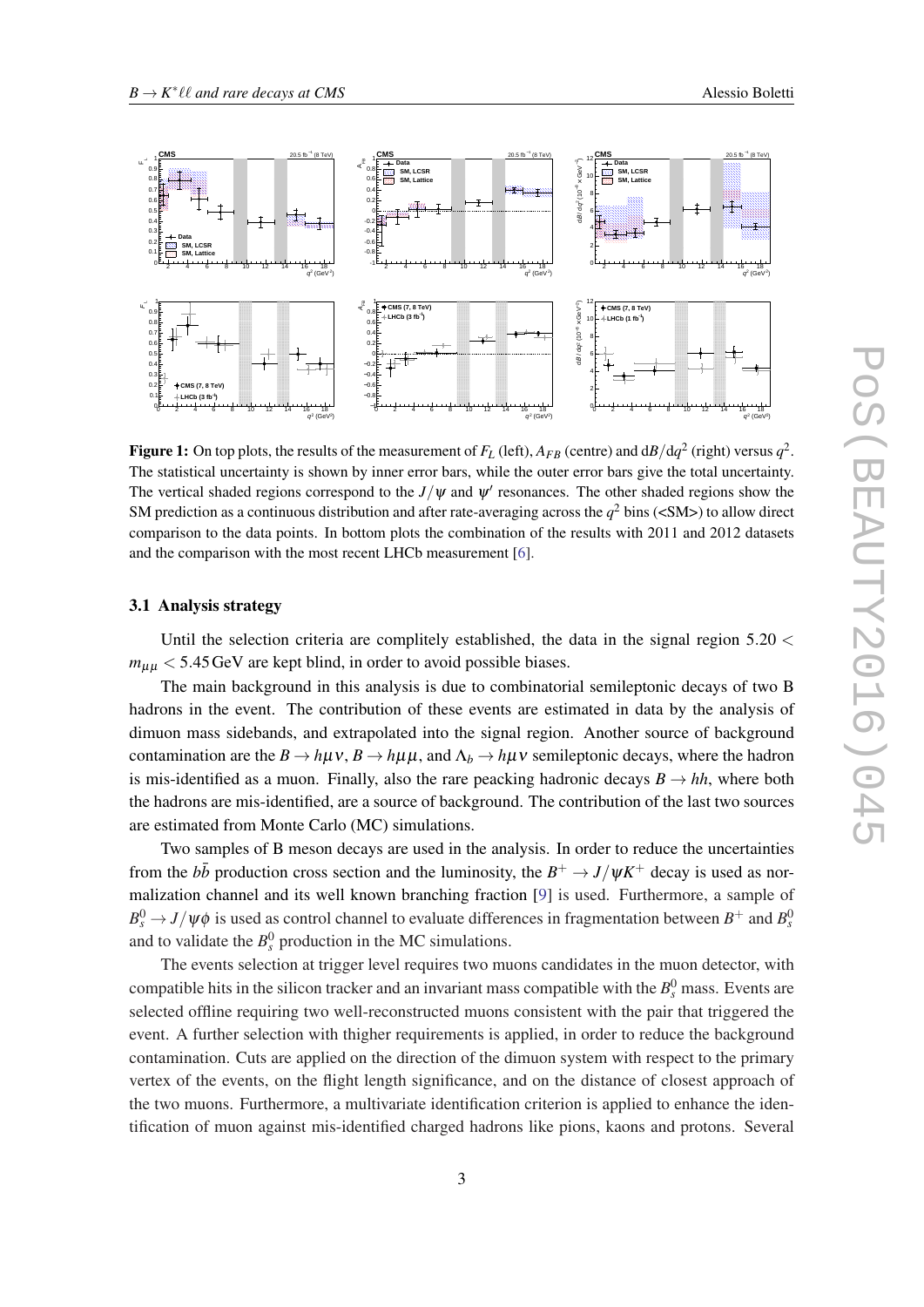input informations are used, combining kinematic variables, tracker-based informations, muon detector track informations, and combined features of the fit of both tracker and muon spectrometer hits. A boosted decision tree (BDT) is trained using a simulated  $B_s^0 \to \mu\mu$  signal sample and simulated background samples of B mesons decays to pions and kaons. The resulting mis-identification probability is  $(0.5 - 1.3) \times 10^{-3}$ ,  $(0.8 - 2.2) \times 10^{-3}$ , and  $(0.4 - 1.5) \times 10^{-3}$  for pions, kaons, and protons respectively, where the ranges are due to different pseudorapidity, running period, and particle momentum values.

A kinematic fit is performed on the two muon tracks, costraining them to a common vertex and then a selection cut is applied, requiring the dimuon invariant mass in the range  $4.9 < m_{\mu\mu}$ 5.9GeV. The mass resolution estimated from MC is about 32MeV for events where the dimuon is produced in central region, and it is 75 MeV if the candidate  $B_s^0$  is reconstructed at  $|\eta| > 1.8$ . Events are divided in two categories, according to the muon pseudorapidity. The barrel category contains the events where both muons are in the central region ( $|\eta|$  < 1.4), while the endcap category contains the events where at least one muon is in the forward region ( $|\eta| > 1.4$ ). A final multivariate selection is then applied, to separate the signal from the non-peaking background. Different BDT are trained for different data-taking periods and for barrel and endcap categories, using a simulated  $B_s^0 \to \mu\mu$  signal sample and the  $m_{\mu\mu}$  sidebands of the data as background. A set of 12 input variables is used, combining informations related to topological and kinematic quantities of the event. The good agreement between data and simulation is verified for all the input variables and the output of each BDT method is proved to be insensitive to the dimuon invariant mass and to the pileup.

Two analysis methods are applied, in order to achive the best sensitivity for different measured quantities. The first one is optimised to extract the best upper limit on the  $\mathscr{B}(B^0 \to \mu^+ \mu^-)$ , in the case that non significant excess is found over the background expectation, and the second method provides the best sensitivity in the measurement of the branching fractions. In the first one, referred as 1D-BDT, a single cut on the BDT output is defined in each of the four signal categories and for two mass regions around  $B^0$  and  $B^0_s$  masses. These cuts are chosen to optimize the signal sensitivity  $S/\sqrt{S+B}$ , where *S* and *B* are the expected number of signal and background events, respectively. In the second method, for each signal category a set of cuts on the BDT output is defined, such that in each BDT region the same signal yield is expected. Then, a simultaneous unbinned maximumlikelihood fit to the dimuon invariant mass,  $m_{\mu\mu}$ , is performed over these regions to extract the signal and background yields. The branching fraction is measured relatively to the normalization channel, using the value  $\mathscr{B}(B^+ \to J/\psi K^+) = (6.0 \pm 0.2) \times 10^{-5}$ . The ratio of the *b*-quark to hadronize into  $B^+$  to  $B_s^0$  measured by the LHCb Collaboration [[10\]](#page-5-0),  $f_u/f_s = 0.256 \pm 0.020$ , is used.

#### 3.2 Results

An excess compatible with  $B_s^0 \to \mu^+ \mu^-$  signal is observed, as shown in Figure [2.](#page-5-0) The estimated branching fraction for this decay is  $\mathscr{B}(B_s^0 \to \mu^+ \mu^-) = (3.0^{+1.0}_{-0.9}) \times 10^{-9}$ , where statistical and systematic uncertainties are combined. No significand excess is found for the  $B^0 \to \mu^+\mu^$ contribution, so it is treated as nuisance parameter in the fit procedure. The 1D-BDT method is used to extract the upper limit  $\mathscr{B}(B^0 \to \mu^+ \mu^-) < 1.1 \times 10^{-9}$  at 95% confidence level, using the CL*<sup>s</sup>* approach.